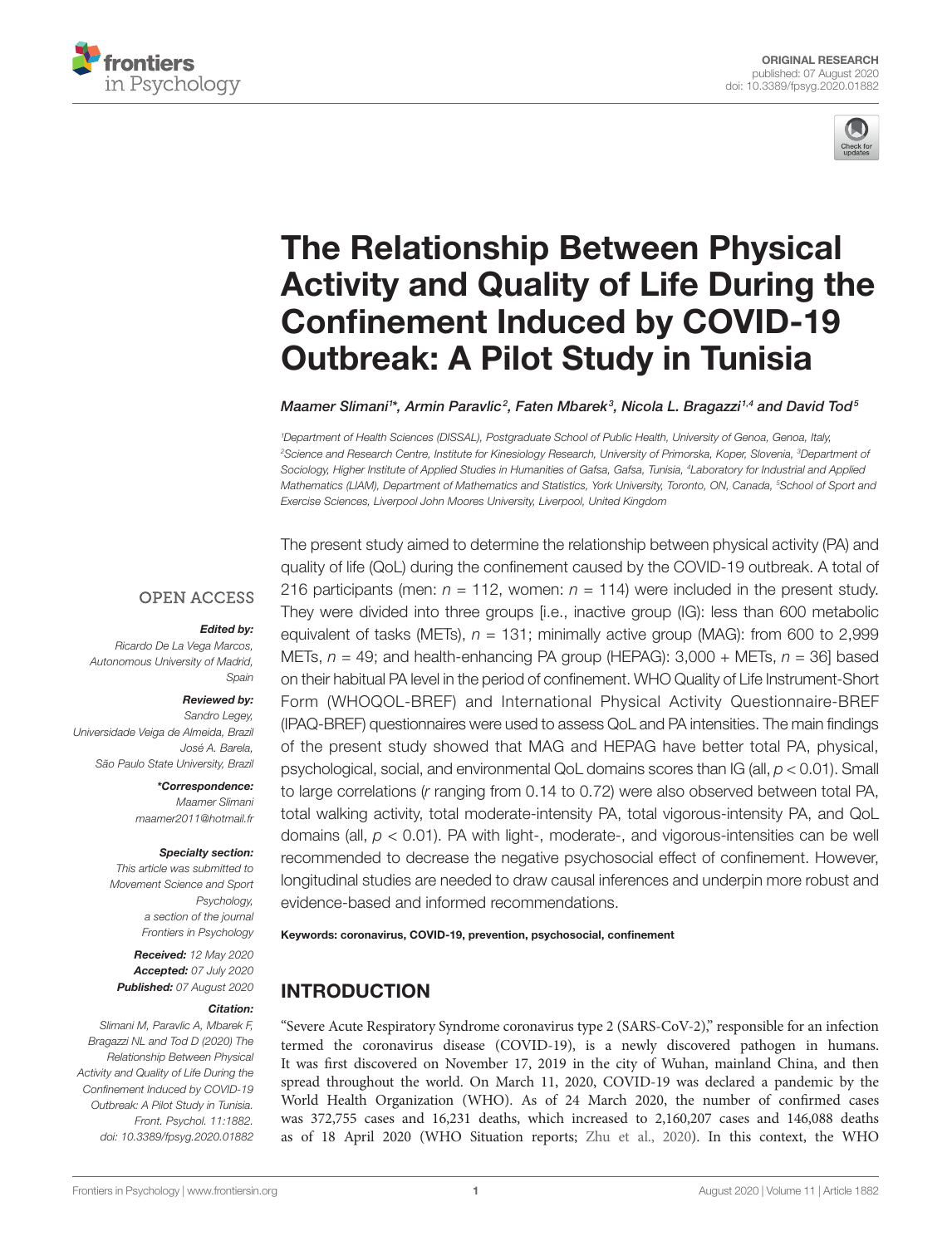recommended the adoption of various protective, behavioral, and non-pharmacological measures (such as avoiding physical contact, handshakes, hugs and kisses; banning social gatherings and major events; closing universities and schools; and implementing selfisolation, social/physical distancing, confinement, and quarantine) to curb the spread of the virus as well as preventive approaches [including practicing physical activity (PA), sleeping well, etc.] to keep oneself healthy during the ongoing outbreak.

Governments of all countries ordered their people to self-isolate (stay at home). However, long-term isolation or home-confinement may have negative effects on psychosocial and mental health, especially causing stress, negative emotions, and impaired cognition ([Hawkley and Capitanio, 2015](#page-4-1)). If prolonged, they may suppress immune system and physiological functions [\(Kiecolt-Glaser et al., 2002](#page-4-2)), which may increase the risk of exposure to SARS-CoV-2 and the likelihood of contracting the infection. For instance, the WHO suggested that people stay physically active at home in order to optimize their health status, decrease the negative psychosocial consequences of confinement, and maintain their immune system function.

Many studies have reported positive effects of PA on psychosocial status, such as quality of life (QoL), outside of confinement ([Anokye et al., 2012;](#page-4-3) [Vagetti et al., 2014](#page-4-4); [Krzepota et al., 2018](#page-4-5); [Ho et al., 2019\)](#page-4-6). However, no study has so far investigated the relationship between PA and QoL during a period of confinement, such as the quarantine caused by COVID-19. Therefore, we aimed to explore the relationship between PA and QoL in the general population of Tunisia during the first 4 weeks of the confinement implemented by the government to curtail the COVID-19 pandemic. This may help the community members to improve their QoL in the face of a future pandemic, such as the COVID-19 outbreak or potential secondary waves/relapses, should the virus not be completely eradicated and suppressed by means of pharmacological interventions (drugs and vaccines).

# MATERIALS AND METHODS

## **Participants**

A non-probabilistic sampling approach was utilized. Subjects were considered eligible to take part into the study if meeting the following inclusion criteria: (i) age in the range 18–30 years; (ii) not using alcohol, drugs, or other substances; and (iii) no co-morbidities and/or orthopedic limitations that could interfere with the perceived QoL or level of PA.

A link to the online questionnaires was sent *via* mail to 242 potential participants, of which 216 returned valid questionnaires (participation rate of 89.3%). Thus, 216 participants were included in the analysis. The link contained a brief explanation of the questionnaires and instructions on how to complete them. It was sent 4 weeks after the implementation of the quarantine by the Tunisian government. All measures were collected on the same day, to avoid any bias in the study, considering the constantly evolving situation of the pandemic.

Most participants in the current survey were men ( $n = 112$ , 51.9%), and the mean age at the time of the study was 27.9 years  $(SD = 8.1)$ . Participants were divided into three groups [i.e., inactive group (IG): less than 600 metabolic equivalent of tasks (METs),  $n = 131$ ; minimally active group (MAG): from 600 to 2,999 METs,  $n = 49$ ; and health-enhancing PA group (HEPAG):  $3,000 + \text{METs}, n = 36$  based on their habitual PA level in the period of quarantine, as recommended by previous research [\(Lee et al., 2011\)](#page-4-7).

We excluded participants who were not compliant to government guidelines at home during the COVID-19 epidemic. Participants completed the online PA and QoL questionnaires. They were thoroughly advised of the aims of the study. All participants signed a free and informed consent form. Local institutional ethical approval was provided for this study, which was conducted in accordance with the 1964 Declaration of Helsinki and its subsequent amendments.

## **Measures**

### Physical Activity

PA was assessed using the International Physical Activity Questionnaire-BREF (IPAQ-BREF; [Lee et al., 2011](#page-4-7)). This questionnaire comprised of seven questions which assessed the frequency and duration of vigorous intensity, moderate intensity, and walking PA for at least 10 min during the past week. Participants were asked to respond to one of the frequency options: from 1 to 7 days. Duration options included the number of minutes exercised, never do, or do not know. Participants who had not undertaken any PA in the previous 7 days responded only to the question "During the last 7 days, how much time did you spend sitting on a week day?"

The IPAQ assessed total PA and total sedentary time, whereas the intensity of activity was converted to MET units (MET-h·week−1), as recommended by previous study [\(Ainsworth et al., 2000\)](#page-4-8).

## Quality of Life

QoL was measured using the self-administered WHO Quality of Life Instrument-Short Form (WHOQOL-BREF; [Skevington](#page-4-9)  [et al., 2004\)](#page-4-9). It comprised 26 items including domains and facets (or sub-domains). The first two items assessed the "overall rating of QoL (OQOL)" and subjective satisfaction with health. The other 24 items measured four domains, namely, physical health (seven items), psychological health (six items), social relations (three items), and environment (eight items). The participants marked a response using a 5-point Likert scale [ranging from 1 (very dissatisfied/very poor) to 5 (very satisfied/ very good)]. The domain scores of the WHOQOL-Bref were computed according to the guideline of the WHO [\(WHO, 1998\)](#page-4-10).

## Statistical Analysis

Statistical analyses were performed by means of the commercial software "Statistical Package for the Social Sciences" (SPSS for Windows, version 20.0, SPSS Inc., Chicago, Illinois, USA). Descriptive statistics were calculated for all experimental data. Kolmogorov-Smirnov test was used to assess if data were normally distributed. Differences in PA level and QoL domains were determined by using Mann-Whitney U tests. To assess a difference between different categories of participants based on their PA level, Kruskal-Wallis tests were used. In the case of significant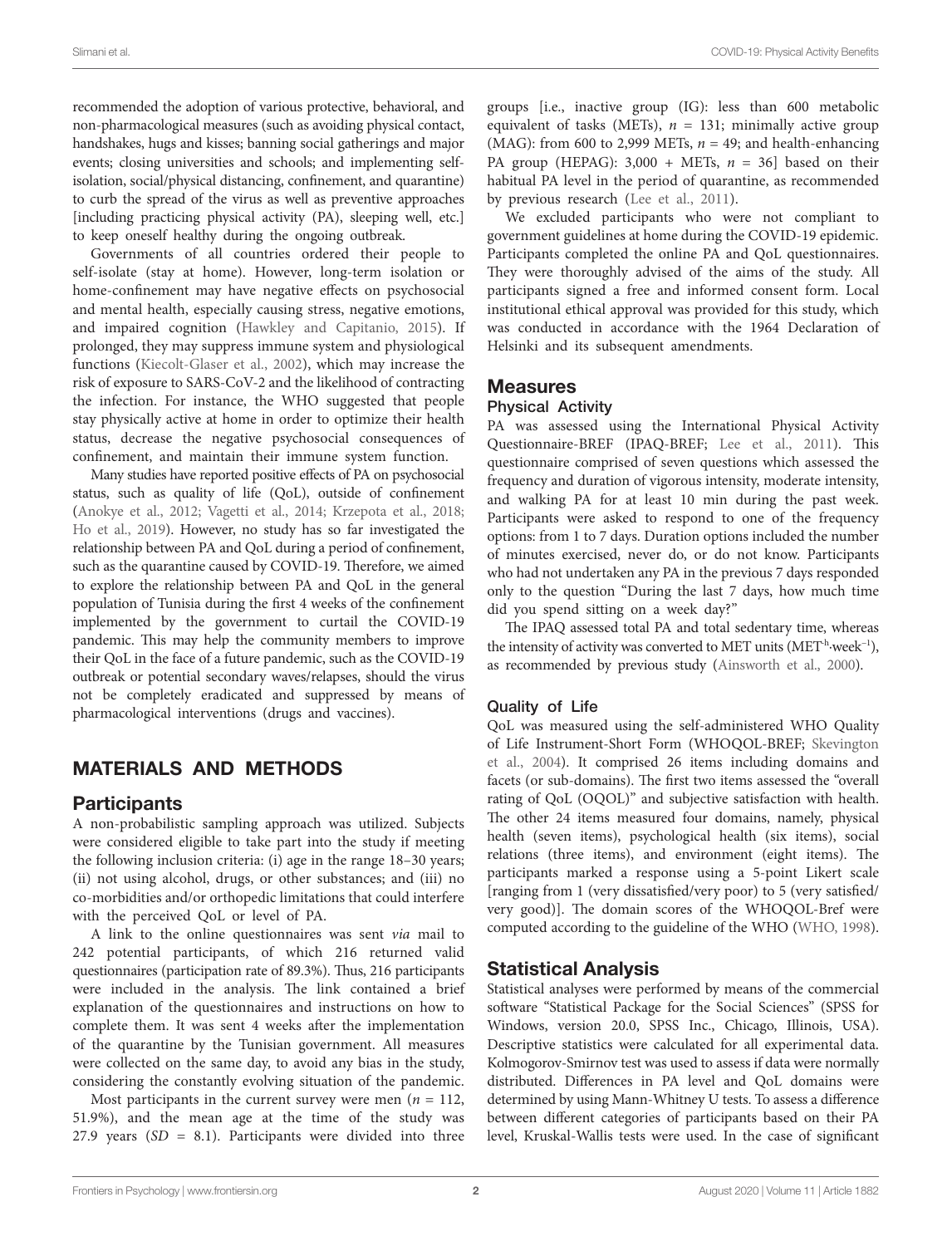differences, *post hoc* comparisons with Bonferroni corrections were applied using the Mann-Whitney U test. Furthermore, bivariate correlations were computed by using Spearman's Rho to examine the relationship between PA level and QoL domains.

## RESULTS

An overview of the participants' METs and QoL domain scores is shown in **[Table 1](#page-2-0)**. Most of the time was spent with participants being sedentary, followed by light-, moderate-, and high-intensity activities, regardless of the group. In general, all dependent variables differed among the groups (Kruskal-Wallis test, *p* < 0.001; **[Table 1](#page-2-0)**), except being sedentary. *Post hoc* analyses revealed that the differences between groups were significant in all comparisons and by the pattern, where the IG accumulated less light-, moderate-, and high-intensity activities when compared to HEPAG (**[Table 1](#page-2-0)**). When compared to the MAG, the IG did not differ in total time spent at light activities only.

Regarding QoL, the IG reported lower scores compared to the MAG and HEPAG for all four domains, while the MAG and HEPAG did not differ ( $p = 0.950$ ). The same pattern was observed for QoL total score, where the IG reported lower scores compared to the MAG and HEPAG, while the MAG and HEPAG did not differ  $(p = 0.659;$  Table 1).

Correlation analysis showed that total PA (MET) had a small to moderate relationship with QoL domains (**[Table 2](#page-3-0)**). More in-detail, small to moderate correlations (*r* ranging from 0.14 to 0.42) between all PA intensities and QoL domains were observed (**[Table 2](#page-3-0)**).

## **DISCUSSION**

The present study aimed to determine the relationship between PA and QoL during the confinement caused by the COVID-19 outbreak. The main findings of the present study showed that MAG and HEPAG groups have better total PA, physical, psychological, social, and environmental domains scores than the IG. Small to large correlations were also observed between total PA, total walking activity, total moderate-intensity PA, total vigorous-intensity PA, and the QoL domains.

The relationship between active living and QoL is well studied in patients with different diseases and also in healthy participants [\(Ellingson and Conn, 2000](#page-4-11); [Brown et al., 2003](#page-4-12); [Anokye et al.,](#page-4-3)  [2012;](#page-4-3) [Ha et al., 2014;](#page-4-13) [Krzepota et al., 2018](#page-4-5); [Ho et al., 2019](#page-4-6)). However, the current study showed that total PA (MET) was correlated with all QoL domains during a period of government directed confinement and a limiting of personal freedom. Specifically, large correlations were observed between total PA and psychological and social QoL domains. Accordingly, some studies have also reported a positive correlation between PA and QoL domains ([Mourady et al., 2017](#page-4-14)). For instance, some authors have reported positive correlations between total PA and physical and mental domains ([Stewart et al., 2003;](#page-4-15) [Wendel-Vos](#page-4-16)  [et al., 2004;](#page-4-16) [Fox et al., 2007](#page-4-17); [Shibata et al., 2007](#page-4-18)), while others have shown positive correlations between PA and some QoL domains, namely general QoL; functional capacity; mental health; autonomy, past, present, and future activities; death and dying; intimacy; vitality; and psychological domain [\(Vagetti](#page-4-4)  [et al., 2014\)](#page-4-4). [Mourady et al. \(2017\)](#page-4-14) reported that total PA was significantly correlated with physical and psychological health, general QoL, social relationships, and the environmental domains in healthy participants. On the contrary, in one study, sedentary PA was significantly associated with the social relationship domains ([Mourady et al., 2017](#page-4-14)). The last finding is not in agreement with our study result regarding the correlation between sedentary and QoL domains (e.g., in our study total sedentary mostly had non-significant relationships with QoL domains). This contradiction may be explained by the differences in the study contexts. Participants in the present study practiced social distancing to avoid the spread of COVID-19. In addition, by staying at home, without practicing PA, they may feel insecure.

Regarding the dose-response relationship between PA and QoL domains, the current study reported small to moderate correlations between all PA intensities and QoL domains.

<span id="page-2-0"></span>TABLE 1 | Differences in the levels of physical actvity (PA) as assessed by means of the International Physical Activity Questionnaire (IPAQ) and perceived quality of life (QoL) between the different groups recruited in the present study.

| Variables                            | ΙG<br>$n = 131$  | <b>MA</b> group<br>$n = 49$ | <b>HEPA</b><br>$n = 36$ | <b>Kruskal-Wallis</b><br>test | IG vs. MA              | IG vs. HEPA<br>$Z$ ( <i>p</i> value) | <b>MA vs. HEPA</b><br>$Z(p$ value) |
|--------------------------------------|------------------|-----------------------------|-------------------------|-------------------------------|------------------------|--------------------------------------|------------------------------------|
|                                      |                  |                             |                         |                               | $Z$ ( <i>p</i> value)  |                                      |                                    |
| Age                                  | $28.2 + 8.4$     | $24.8 + 4.9$                | $27.9 + 9.7$            | 0.097                         | ٠                      | ٠                                    |                                    |
| Total PA (MET)                       | $39.2 \pm 122.9$ | $1630.3 \pm 680.7$          | $6074.4 + 2993.4$       | < 0.001                       | $-12.053$ (<0.001)     | $-11.255$ (<0.001)                   | $-7.845$ ( $<$ 0.001)              |
| WHOQoL physical<br>domain score      | $40.6 + 10.9$    | $47.5 + 16.1$               | $49.3 + 11.9$           | < 0.001                       | $-3.448(0.001)$        | $-4.484$ (<0.001)                    | $-0.063(0.950)$                    |
| WHOQoL psychological<br>domain score | $41.6 \pm 12.3$  | $57.4 \pm 11.3$             | $60.6 + 10.1$           | < 0.001                       | $-6.578$ ( $<$ 0.001)  | $-6.858$ ( $<$ 0.001)                | $-1.102(0.270)$                    |
| WHOOoL social<br>domain score        | $43.5 + 11.3$    | $62.4 + 21.6$               | $64.6 \pm 13.1$         | < 0.001                       | $-5.882$ (<0.001)      | $-7.270$ ( $<$ 0.001)                | $-0.816(0.415)$                    |
| WHOOoL environmental<br>domain score | $41.0 + 13.5$    | $53.4 + 16.2$               | $55.6 + 15.6$           | < 0.001                       | $-4.894$ ( $< 0.001$ ) | $-4.816$ ( $<$ 0.001)                | $-0.504(0.614)$                    |
| WHOQoL total score                   | $166.7 + 38.2$   | $221.6 + 49.9$              | $230.1 \pm 34.9$        | < 0.001                       | $-6.057$ ( $<$ 0.001)  | $-6.966$ (<0.001)                    | $-0.441(0.659)$                    |

Data are presented as mean ± SD. HEPA, health enhancing physical activity; IG, inactive group; MA, minimally active; MET, metabolic equivalent of task; PA, physical activity; *WHOQOL, World Health Organization Quality of Life.*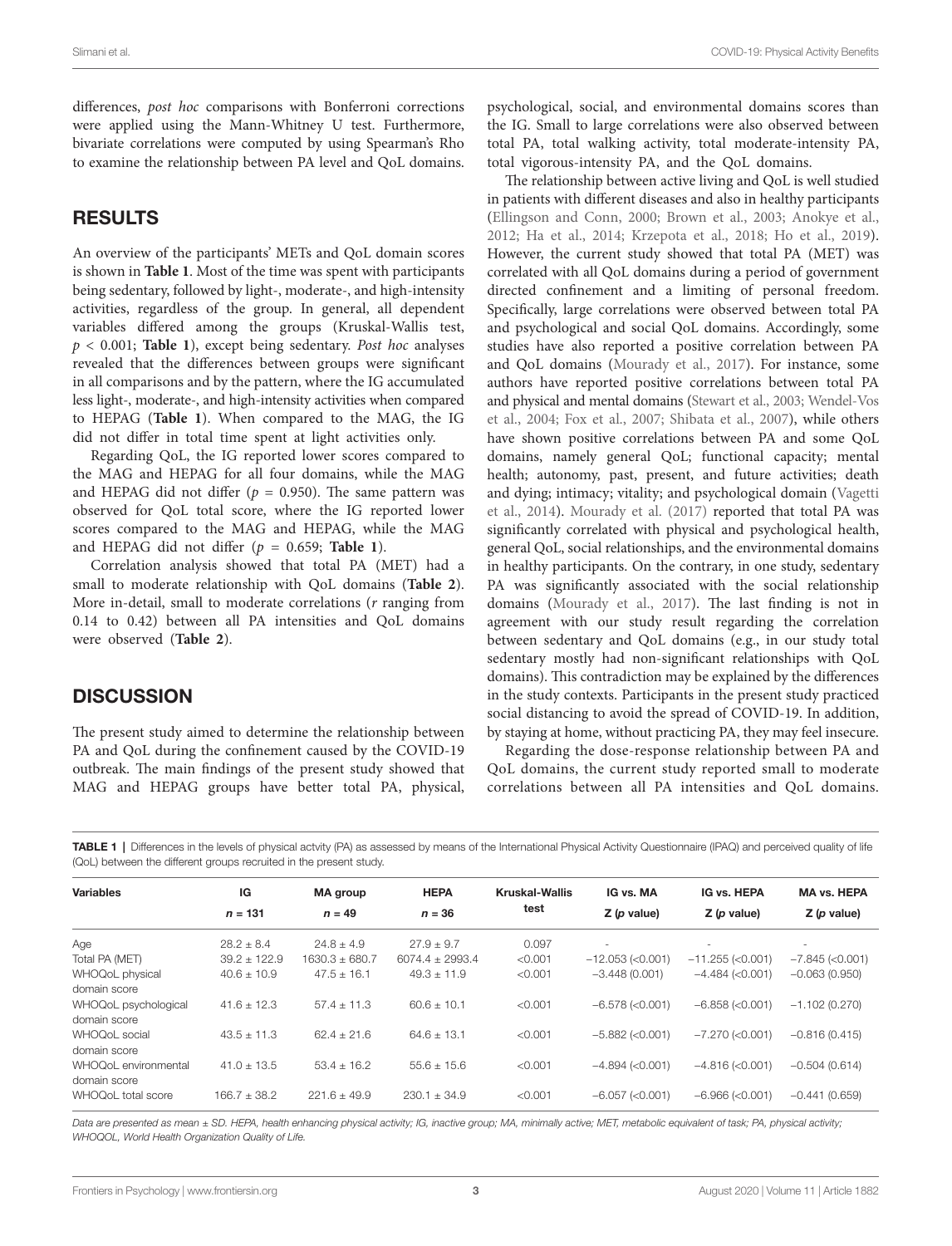| <b>Variables</b>                     | <b>Total walking activity</b><br>(MET) | Total moderate-intensitv<br>activity (MET) | Total vigorous-intensity<br>activity (MET) | <b>Total sedentary time</b> | Total PA (MET) |
|--------------------------------------|----------------------------------------|--------------------------------------------|--------------------------------------------|-----------------------------|----------------|
| WHOQoL physical domain score         | $0.196**$                              | $0.170*$                                   | $0.187**$                                  | 0.006                       | $0.232**$      |
| WHOQoL psychological domain          | $0.401***$                             | $0.354**$                                  | $0.264**$                                  | $0.201**$                   | $0.418**$      |
| score                                |                                        |                                            |                                            |                             |                |
| WHOQoL social domain score           | $0.422**$                              | $0.312**$                                  | $0.242**$                                  | 0.025                       | $0.407**$      |
| WHOQoL environmental domain<br>score | $0.265**$                              | $0.249**$                                  | $0.141*$                                   | 0.042                       | $0.263**$      |

<span id="page-3-0"></span>TABLE 2 | Coefficients showing the strength of the association between PA and the WHOQOL domain scores for the sample recruited (*n* = 216).

*MET, metabolic equivalent of task; PA, physical activity; WHOQOL, World Health Organization Quality of Life.* \**p < 0.05,* \*\**p < 0.001.*

More in-detail, moderate correlations were observed between low- and moderate-intensities and psychological and social domains. Previous studies have reported positive relationships between moderate to vigorous PA and several SF-36 domains in participants attending a behavior change service within primary care, with these domains including: (a) general health and vitality, (b) physical functioning, and (c) the role of physical activity ([Blom et al., 2019](#page-4-19)). Light PA was also associated with the aforementioned domains and the emotional sphere (Blom et al., 2019). This is not surprising, since a lot of studies showed the beneficial effect of light, moderate, and vigorous physical activities on all QoL domains ([Gillison et al., 2009;](#page-4-20) [Gill et al., 2013](#page-4-21)).

Regarding the correlation between PA and QoL domains, in our study, total PA, total walking activity, total moderateintensity PA, and total vigorous-intensity PA were positively correlated with all QoL domains in both males and females. These findings are in agreement in part with [Nakamura et al.](#page-4-22)  [\(2014\)](#page-4-22), who reported that leisure-time PA, moderate-intensity PA, and vigorous-intensity PA were associated with physical health domains. Moderate intensity and total activity leisuretime PA were also correlated with mental health in men ([Nakamura et al., 2014\)](#page-4-22). [Van den Berg et al. \(2008\)](#page-4-23) reported that only vigorous-intensity PA was associated with the physical and mental health domains in workers. However, our study showed large correlations between psychological and social domains and all intensities of PA. In addition, a previous study reported that light-intensity of PA was positively correlated with psychological health and social relationship domains in healthy participants [\(Mourady et al., 2017](#page-4-14)). These studies and the current investigation support the latest guidelines issued by the WHO suggesting that people attain 150 min of moderateintensity, 75 min of vigorous-intensity PA per week, or a combination of both to improve health, well-being, and QoL during the confinement.

Despite its novelty and methodological rigor, the present study is not without any limitations that should be properly acknowledged. The major limitation is given by the sampling approach, which calls up for caution when interpreting and generalizing the results. A further drawback is represented by the study design that being cross-sectional does not allow causal inferences to be drawn from the data. Given the preliminary nature of the present report, further research is needed to confirm our conclusions among different populations, using representative samples. In particular, longitudinal studies are needed to better understand the relationship between PA levels and perceived QoL during the confinement measures and after their lifting.

From the present findings, we can conclude that there is an association between PA levels and perceived QoL during the confinement period and the COVID-19 outbreak. If longitudinal studies replicate our data, PA with light-, moderate-, and vigorous intensities can be well recommended as an important method to improve QoL and to decrease/counteract the negative psychosocial effects of confinement. However, based on the above-mentioned limitations, along with the impact that disease-caused confinement has on people physically and psychologically, further research in the field is urgently warranted.

## DATA AVAILABILITY STATEMENT

The datasets presented in this article are readily available from the corresponding author [\(maamer2011@hotmail.fr](mailto:maamer2011@hotmail.fr)).

# ETHICS STATEMENT

The studies involving human participants were reviewed and approved by local institutional ethical approval provided for this study, which was conducted in accordance with the 1964 Declaration of Helsinki. Written informed consent to participate in this study was provided by the participants' legal guardian/ next of kin.

## AUTHOR CONTRIBUTIONS

All authors: conceptualization and methodology. MS and AP: software. All authors: validation and formal analysis. MS: investigation and resources. MS and AP: data curation. All authors: writing, original draft preparation, review and editing, and visualization. DT: supervision. NB: funding acquisition. All authors contributed to the article and approved the submitted version.

## ACKNOWLEDGMENTS

Authors thank the participants to the study.